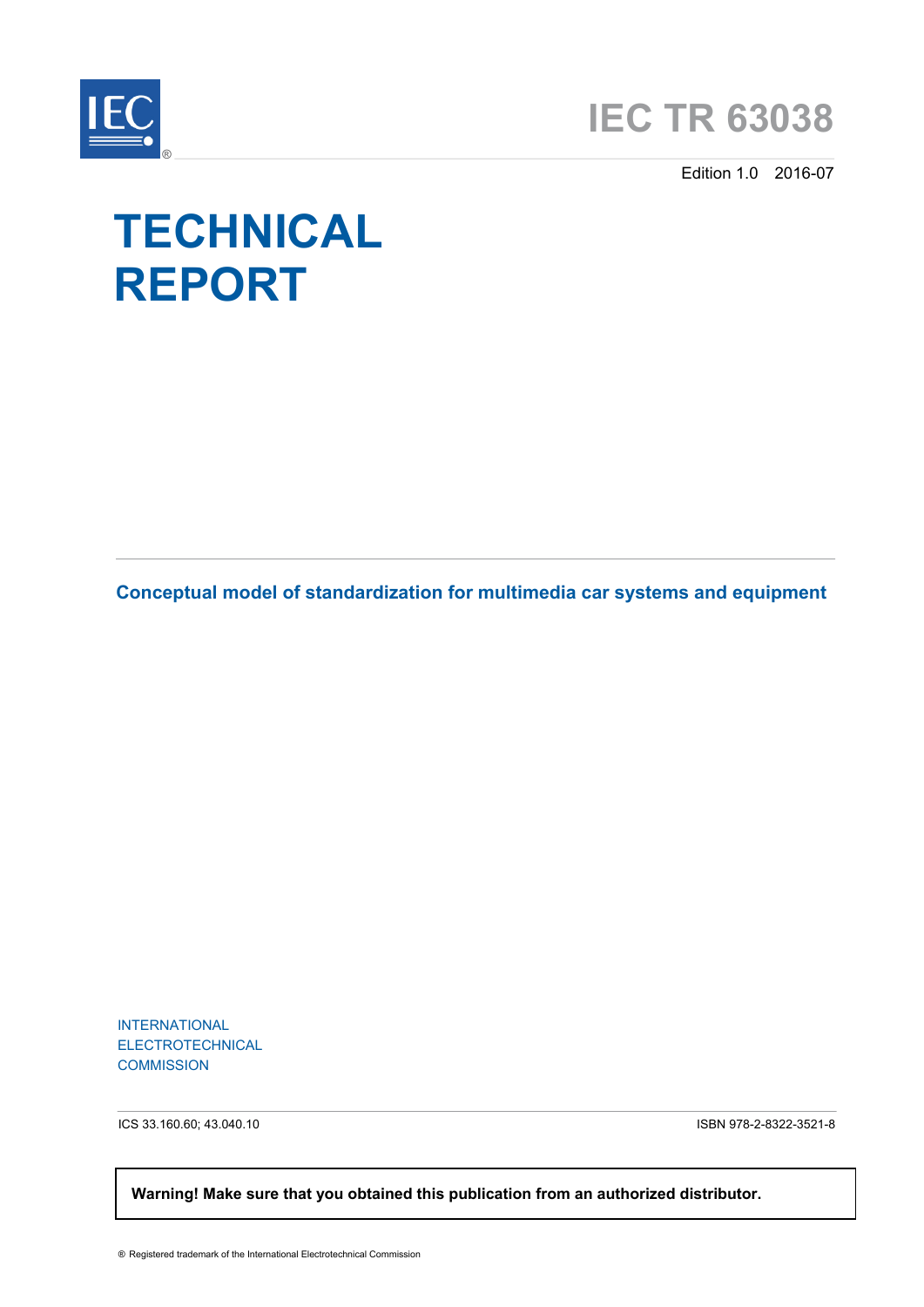# CONTENTS

| 1 |       |  |  |  |  |  |
|---|-------|--|--|--|--|--|
| 2 |       |  |  |  |  |  |
| 3 |       |  |  |  |  |  |
|   | 3.1   |  |  |  |  |  |
|   | 3.2   |  |  |  |  |  |
| 4 |       |  |  |  |  |  |
| 5 |       |  |  |  |  |  |
|   | 5.1   |  |  |  |  |  |
|   | 5.2   |  |  |  |  |  |
|   | 5.2.1 |  |  |  |  |  |
|   | 5.2.2 |  |  |  |  |  |
|   | 5.2.3 |  |  |  |  |  |
|   | 5.2.4 |  |  |  |  |  |
|   | 5.3   |  |  |  |  |  |
|   | 5.3.1 |  |  |  |  |  |
|   | 5.3.2 |  |  |  |  |  |
|   | 5.3.3 |  |  |  |  |  |
|   | 5.3.4 |  |  |  |  |  |
|   | 5.3.5 |  |  |  |  |  |
|   | 5.3.6 |  |  |  |  |  |
|   | 5.4   |  |  |  |  |  |
|   | 5.4.1 |  |  |  |  |  |
|   | 5.4.2 |  |  |  |  |  |
|   | 5.4.3 |  |  |  |  |  |
|   | 5.4.4 |  |  |  |  |  |
|   | 5.4.5 |  |  |  |  |  |
|   | 5.4.6 |  |  |  |  |  |
|   | 5.5   |  |  |  |  |  |
|   | 5.5.1 |  |  |  |  |  |
|   | 5.5.2 |  |  |  |  |  |
|   | 5.5.3 |  |  |  |  |  |
|   | 5.6   |  |  |  |  |  |
|   | 5.7   |  |  |  |  |  |
|   | 5.8   |  |  |  |  |  |
| 6 |       |  |  |  |  |  |
|   | 6.1   |  |  |  |  |  |
|   | 6.2   |  |  |  |  |  |
|   | 6.2.1 |  |  |  |  |  |
|   | 6.2.2 |  |  |  |  |  |
|   | 6.2.3 |  |  |  |  |  |
|   | 6.3   |  |  |  |  |  |
|   | 6.3.1 |  |  |  |  |  |
|   | 6.3.2 |  |  |  |  |  |
|   | 6.3.3 |  |  |  |  |  |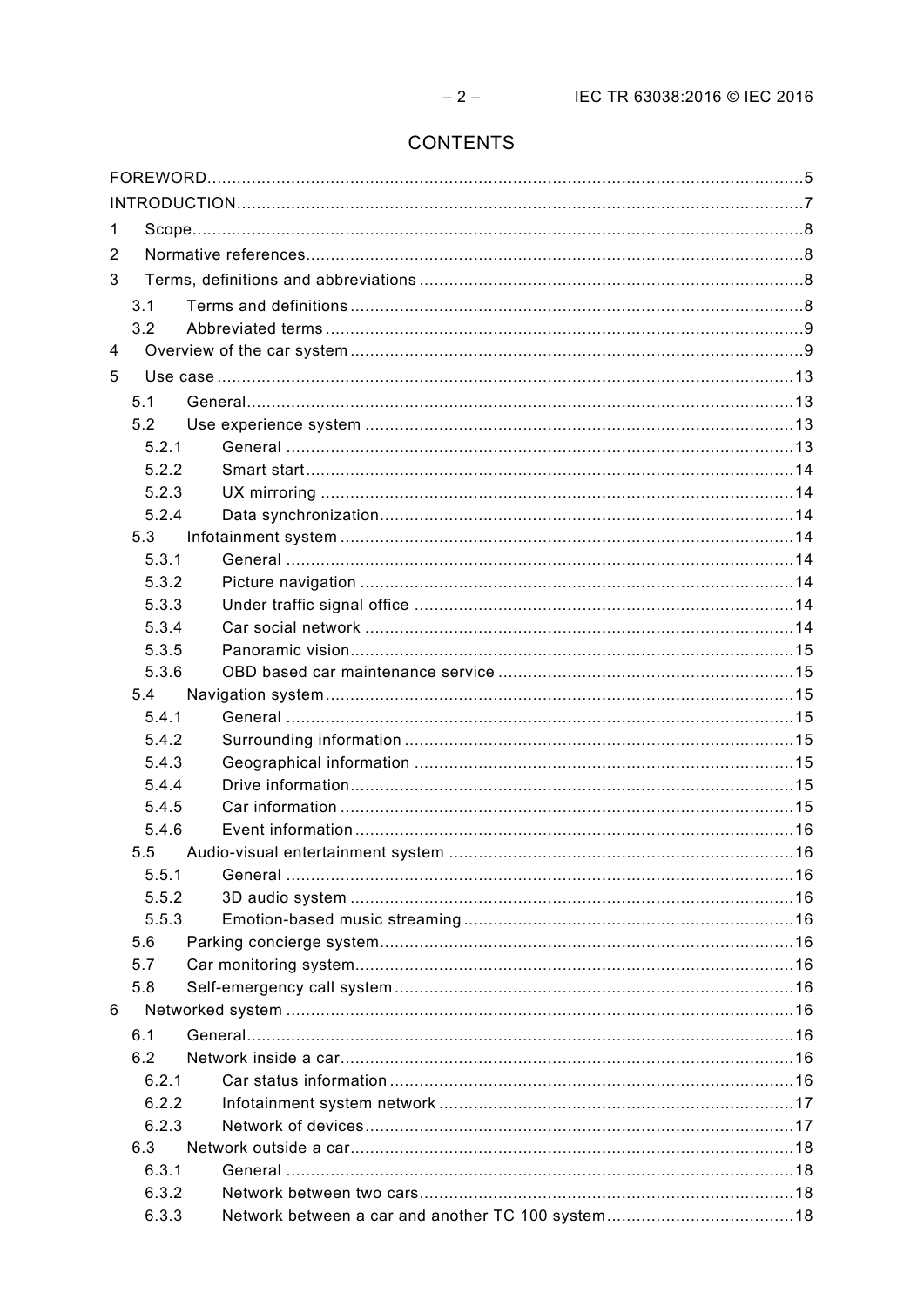|   | 6.3.4        |  |  |  |  |
|---|--------------|--|--|--|--|
| 7 |              |  |  |  |  |
|   |              |  |  |  |  |
|   | 7.1<br>7.1.1 |  |  |  |  |
|   |              |  |  |  |  |
|   | 7.1.2        |  |  |  |  |
|   | 7.1.3        |  |  |  |  |
|   | 7.1.4        |  |  |  |  |
|   | 7.1.5        |  |  |  |  |
|   | 7.1.6        |  |  |  |  |
|   | 7.2          |  |  |  |  |
|   | 7.2.1        |  |  |  |  |
|   | 7.2.2        |  |  |  |  |
|   | 7.3          |  |  |  |  |
|   | 7.3.1        |  |  |  |  |
|   | 7.3.2        |  |  |  |  |
|   | 7.4          |  |  |  |  |
|   | 7.4.1        |  |  |  |  |
|   | 7.4.2        |  |  |  |  |
|   | 7.4.3        |  |  |  |  |
|   | 7.4.4        |  |  |  |  |
|   | 7.4.5        |  |  |  |  |
|   | 7.4.6        |  |  |  |  |
| 8 |              |  |  |  |  |
|   | 8.1          |  |  |  |  |
|   | 8.2          |  |  |  |  |
|   | 8.3          |  |  |  |  |
|   | 8.3.1        |  |  |  |  |
|   | 8.3.2        |  |  |  |  |
| 9 |              |  |  |  |  |
|   | 9.1          |  |  |  |  |
|   | 9.2          |  |  |  |  |
|   | 9.2.1        |  |  |  |  |
|   | 9.2.2        |  |  |  |  |
|   | 9.2.3        |  |  |  |  |
|   | 9.2.4        |  |  |  |  |
|   | 9.2.5        |  |  |  |  |
|   | 9.3          |  |  |  |  |
|   |              |  |  |  |  |
|   | 10.1         |  |  |  |  |
|   | 10.2         |  |  |  |  |
|   | 10.3         |  |  |  |  |
|   |              |  |  |  |  |
|   |              |  |  |  |  |
|   |              |  |  |  |  |
|   |              |  |  |  |  |
|   |              |  |  |  |  |
|   |              |  |  |  |  |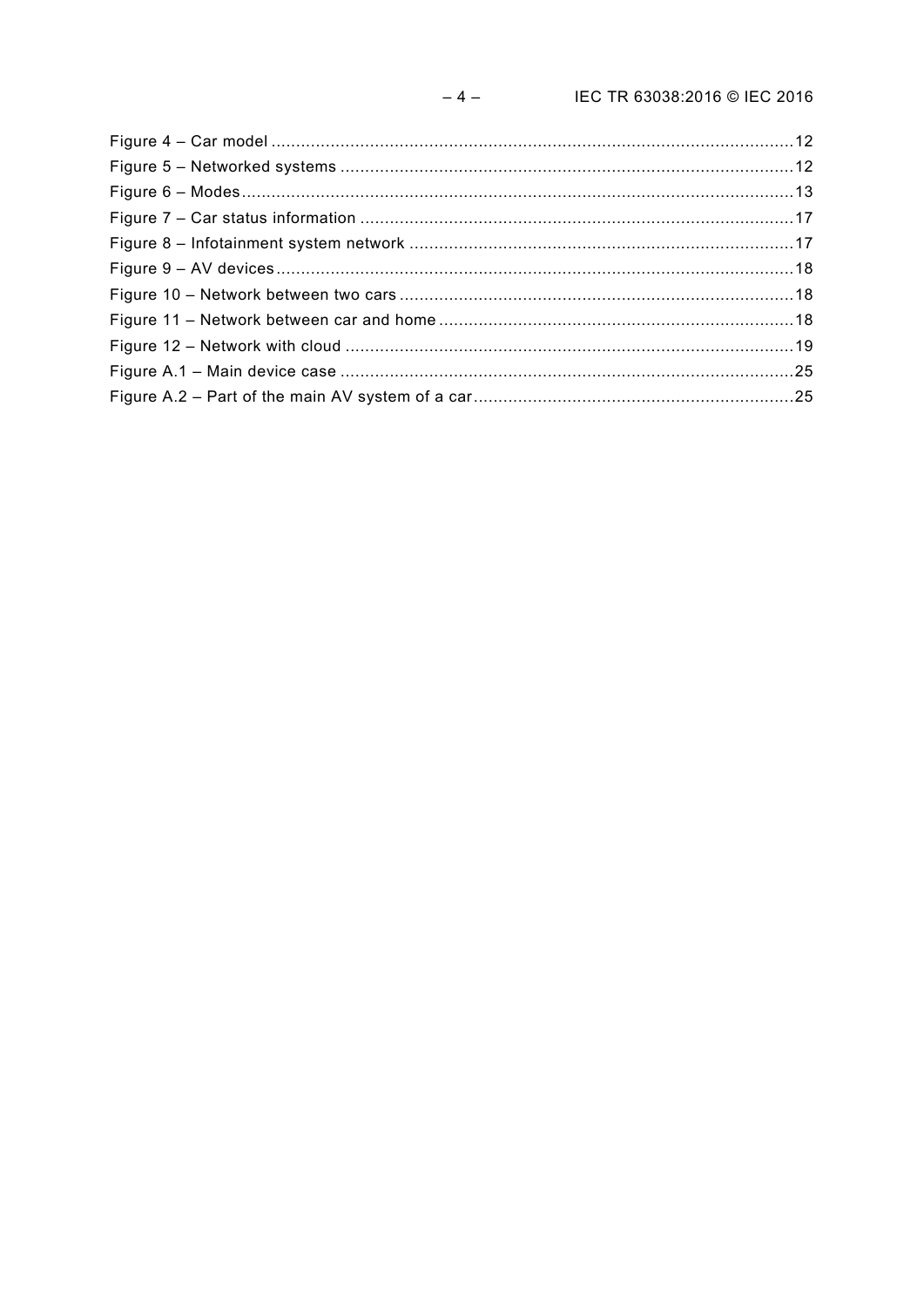# INTERNATIONAL ELECTROTECHNICAL COMMISSION

\_\_\_\_\_\_\_\_\_\_\_\_

## **CONCEPTUAL MODEL OF STANDARDIZATION FOR MULTIMEDIA CAR SYSTEMS AND EQUIPMENT**

#### FOREWORD

- <span id="page-4-0"></span>1) The International Electrotechnical Commission (IEC) is a worldwide organization for standardization comprising all national electrotechnical committees (IEC National Committees). The object of IEC is to promote international co-operation on all questions concerning standardization in the electrical and electronic fields. To this end and in addition to other activities, IEC publishes International Standards, Technical Specifications, Technical Reports, Publicly Available Specifications (PAS) and Guides (hereafter referred to as "IEC Publication(s)"). Their preparation is entrusted to technical committees; any IEC National Committee interested in the subject dealt with may participate in this preparatory work. International, governmental and nongovernmental organizations liaising with the IEC also participate in this preparation. IEC collaborates closely with the International Organization for Standardization (ISO) in accordance with conditions determined by agreement between the two organizations.
- 2) The formal decisions or agreements of IEC on technical matters express, as nearly as possible, an international consensus of opinion on the relevant subjects since each technical committee has representation from all interested IEC National Committees.
- 3) IEC Publications have the form of recommendations for international use and are accepted by IEC National Committees in that sense. While all reasonable efforts are made to ensure that the technical content of IEC Publications is accurate, IEC cannot be held responsible for the way in which they are used or for any misinterpretation by any end user.
- 4) In order to promote international uniformity, IEC National Committees undertake to apply IEC Publications transparently to the maximum extent possible in their national and regional publications. Any divergence between any IEC Publication and the corresponding national or regional publication shall be clearly indicated in the latter.
- 5) IEC itself does not provide any attestation of conformity. Independent certification bodies provide conformity assessment services and, in some areas, access to IEC marks of conformity. IEC is not responsible for any services carried out by independent certification bodies.
- 6) All users should ensure that they have the latest edition of this publication.
- 7) No liability shall attach to IEC or its directors, employees, servants or agents including individual experts and members of its technical committees and IEC National Committees for any personal injury, property damage or other damage of any nature whatsoever, whether direct or indirect, or for costs (including legal fees) and expenses arising out of the publication, use of, or reliance upon, this IEC Publication or any other IEC Publications.
- 8) Attention is drawn to the Normative references cited in this publication. Use of the referenced publications is indispensable for the correct application of this publication.
- 9) Attention is drawn to the possibility that some of the elements of this IEC Publication may be the subject of patent rights. IEC shall not be held responsible for identifying any or all such patent rights.

The main task of IEC technical committees is to prepare International Standards. However, a technical committee may propose the publication of a technical report when it has collected data of a different kind from that which is normally published as an International Standard, for example "state of the art".

IEC TR 63038, which is a technical report, has been prepared by IEC technical committee 100: Audio, video and multimedia systems and equipment.

The text of this technical report is based on the following documents:

| Enquiry draft | Report on voting |
|---------------|------------------|
| 100/2628/DTR  | 100/2692/RVC     |

Full information on the voting for the approval of this technical report can be found in the report on voting indicated in the above table.

This publication has been drafted in accordance with the ISO/IEC Directives, Part 2.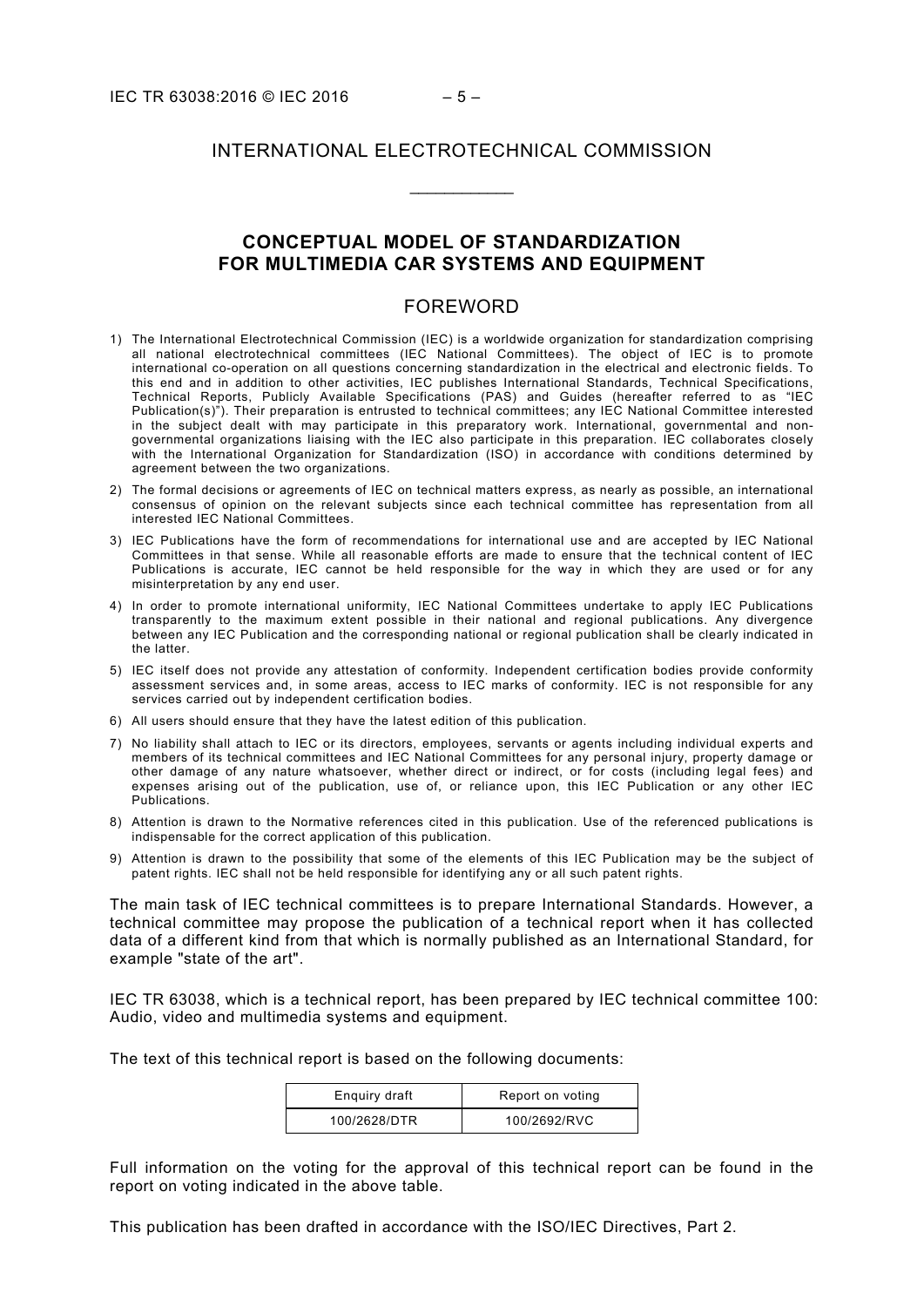The committee has decided that the contents of this publication will remain unchanged until the stability date indicated on the IEC web site under "http://webstore.iec.ch" in the data related to the specific publication. At this date, the publication will be

- reconfirmed,
- withdrawn,
- replaced by a revised edition, or
- amended.

A bilingual version of this publication may be issued at a later date.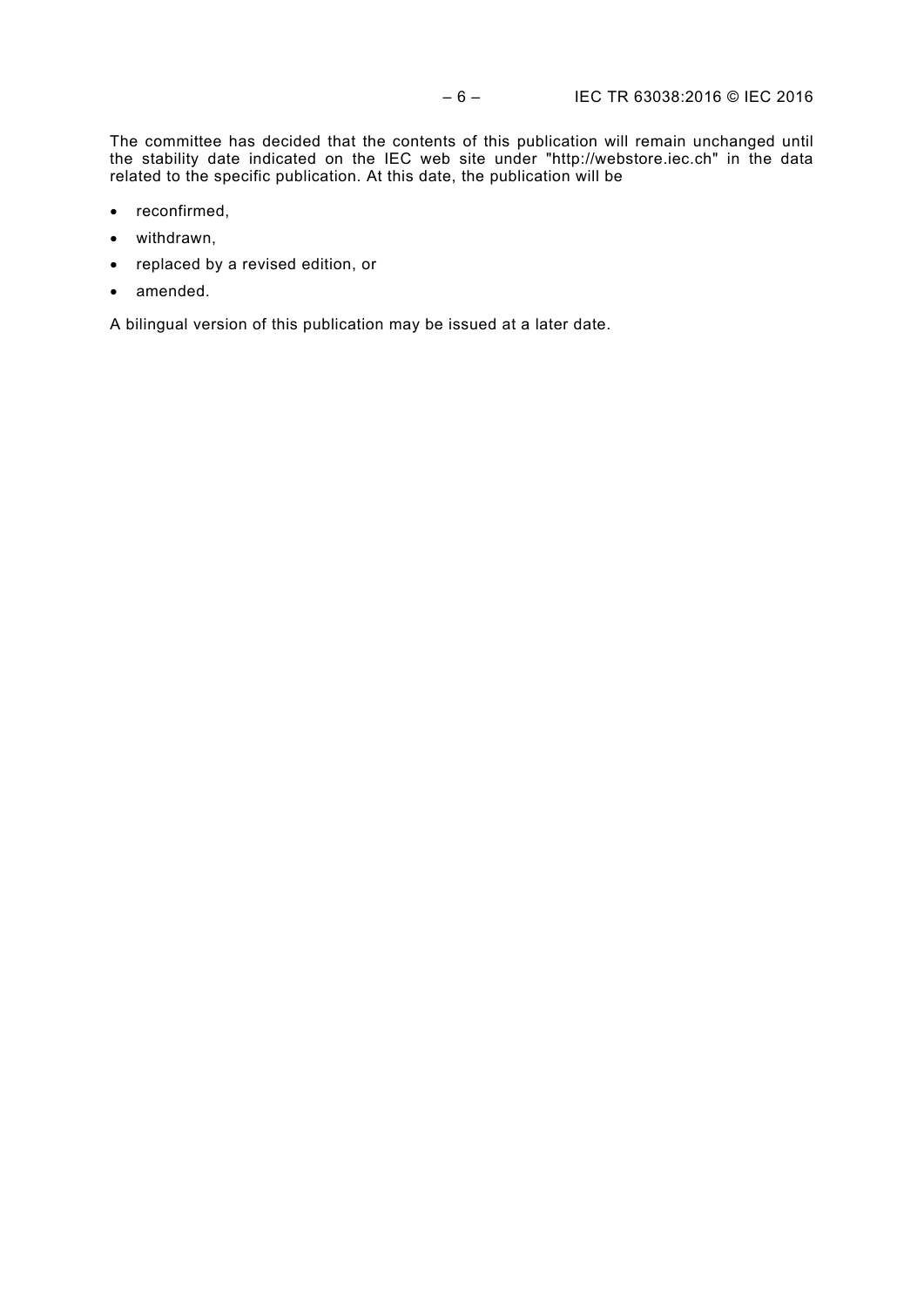#### INTRODUCTION

<span id="page-6-0"></span>This document is initiated by the study session 5 in TC 100/AGS and made by stage 0 project, PT100-9. The study session 5 was formed to study car related issues of TC 100, the study session 5 proposed stage 0 project, it was approved and assigned as PT 100-9.

The equipment and systems under the scope of TC 100 are firstly used in residential domains such as in home, school, office, etc. And now these are used in mobile domains such as in car, train, airplane, ships and with individuals as movable, carryable or wearable device. These new domains require different specifications from the conventional residential domains.

PT100-9 focuses on the car domain. As a preliminary, this document provides an example of the conceptual model of car related issues under the scope of TC 100, and then it details possible standardization items that are car related.